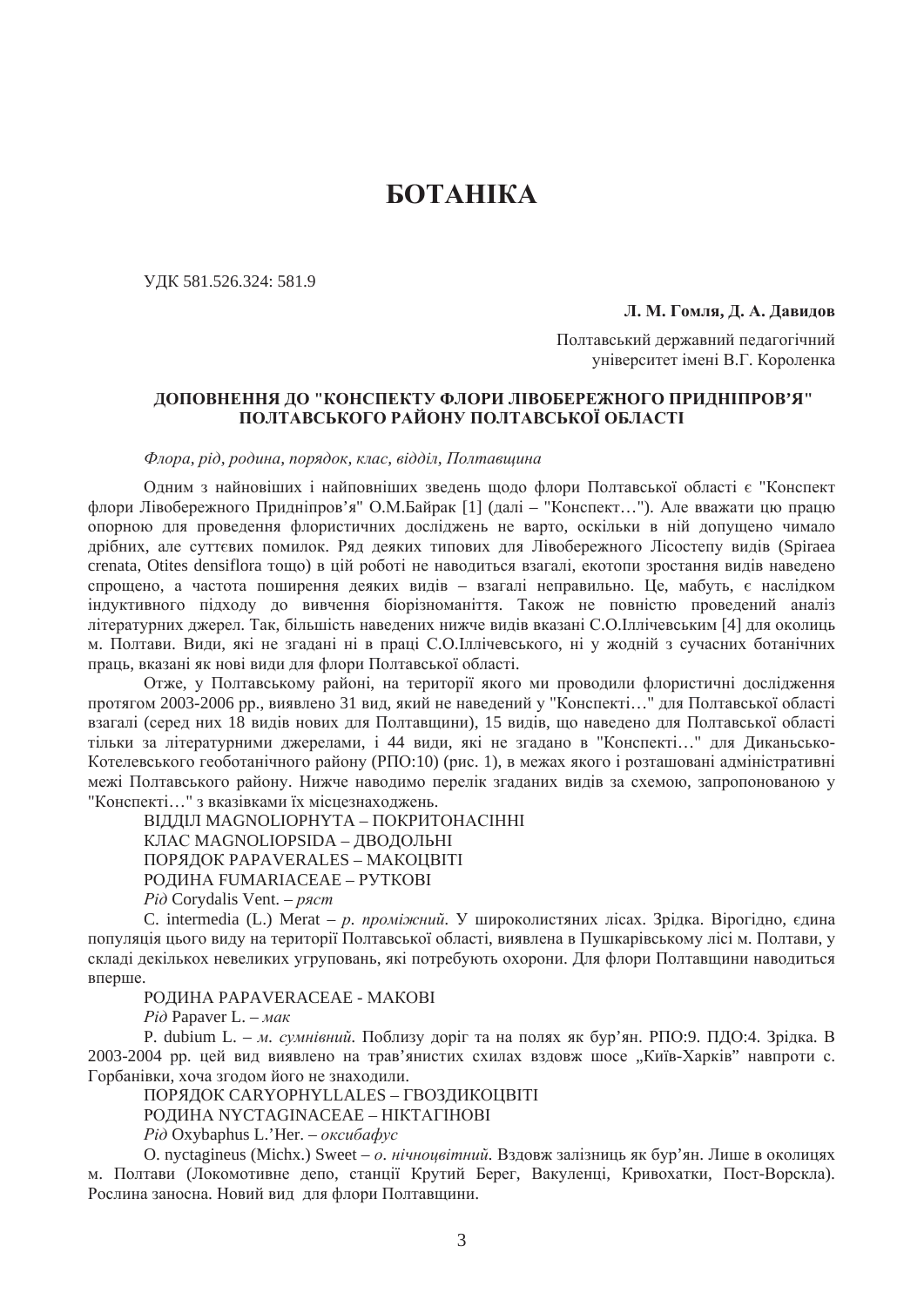#### РОДИНА CARYOPHYLLACEAE – ГВОЗДИЧНІ

*Piò* Eremogone Fenzl. – еремогоне

E. biebersteinii (Schlecht.) Holub – *e. Біберштейна*. На степових схилах. Наводиться у літературі як налто рілкісний вил на північній межі ареалу в околицях м. Полтави. Нами вил виявлений у 2006 р. на застепнених узліссях в Чалівському лісництві поблизу залізниці (на прогоні "Копили-Микільське"). Виявлений локус потребує охорони.

 $P$ *i∂* Gypsophila L. – *πeιμιμ*α

G. perfoliata L. – *л. пронизанолиста*. На солонцевих луках. Зрідка. Наводиться лише у літературі (РПО:10,11). Нам вдалося виявити невелику зарість цього виду на вологій піщаній ділянці поблизу дороги "Полтава-Котельва" за с. Вакуленці. Зрідка.



Рис. 1. Геоботанічне районування Лівобережного Прилніпров'я Геоботанічні райони:

- $I \Pi$ ридніпровський округ (ПДО):
- 1 Середнбодніпровський
- 2 Баришівсько-Бориспільський
- 3 Яготинсько-Оржинький
- 4 Оболоньсько-Кобеляцький
- $II Baxaa u bku\ddot{u}$  *okpvz* (*БО*):
- 5 Бобровицько-Бахмацький
- 6 Конотопський
- $III P$ оменсько-Полтавський округ (РПО):
- 7 Прилуцько-Лохвицький
- 8 Гадяцько-Миргородський
- 9 Зіньківсько-Решетилівський
- 10 Дикансько-Котелевський (Ворсклянський)

 $P$ *i*д Otites Adans. – ушанка

O. densiflora (D'Urv.) Grossh. *– y. evemousima*. На борових пісках, узліссях соснових лісів. В Полтавському районі трапляється споралично на боровій терасі р. Ворскла в Рулнянському (села Вакуленці, Кованьківка, Макухівка, Рудне) і Чалівському (села Терешки, Триби, Микільське) лісництвах.

*Piò* Psamophiliella Ikonn. – *псамофілієлла*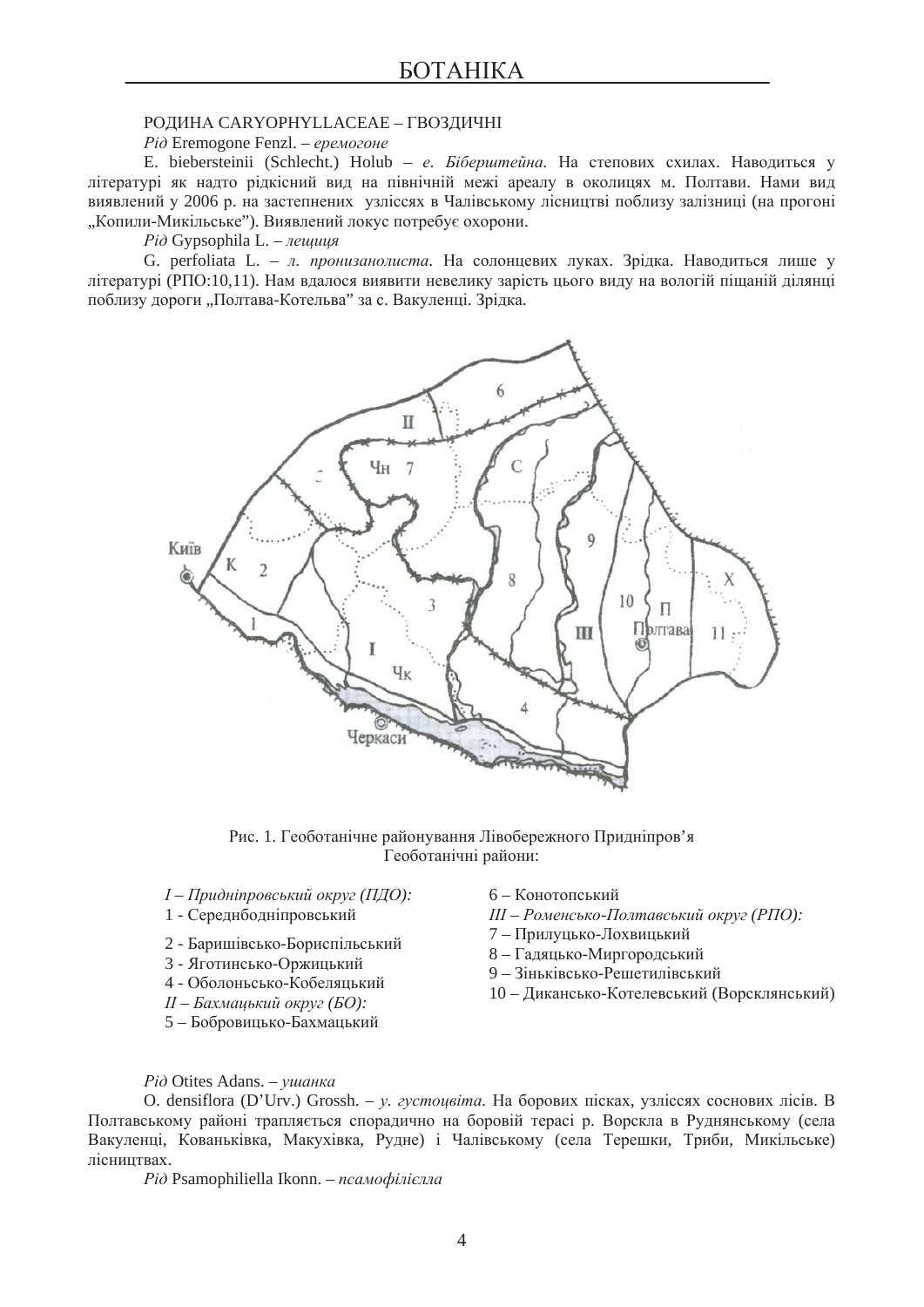P. stepposa (klok.) Ikonn. – *n. степова*. На степових і крутих річкових схилах. Зрідка. Виявлена по берегах річок Вільшани (села Верхні Вільшани, Судіївка) та Ворскли (за с. Нижні Млини). Новий вид для флори Полтавщини.

 $P$ *i* $∂$  Stellaria L. – *3ipoчник* 

S. fragilis Klok. – *3. ламкий*. На заплавних луках. РПО:7. Зрідка. Виявлений на вологих пісках у с. Вакуленці та в урочищі поблизу с. Триби. Трапляється зрідка.

РОДИНА СНЕМОРОДІАСЕАЕ – ЛОБОДОВІ

 $P$ *i* $∂$  Atriplex L. – *πγmua* 

A. nitens Schkuhr. – *л. блискуча*. На солонцюватих луках. ПДО:3,4.

Спорадично. Зростає і на забур'янених місцях в м. Полтава та у багатьох селах, а також на крутих берегах р. Ворскла (с. Нижні Млини).

A. oblongifolia Waldst. et Kit. – *д. видовженолиста*. На солонцюватих пісках. Наводиться у літературі. ПДО:3,4. Зрідка. Виявлена на забур'яненій

лучній ділянці в Пушкарівській балці м. Полтави (невелика група).

А. prostrata Boucher – *л. лежача*. На солончакових луках. РПО:9. ПДО:3,4. Також зростає на забур'янених місцях, прирічкових пісках та у заплавних лісах. Виявлена у м. Полтава (райони міста Левада і Климівка), неподалік дамби в с. Нижні Млини, поблизу сел Безручки та Буланове. Трапляється невеликими групами.

 $P$ *i* $∂$  Corispermum L. – *<sup><i>e*</sup>ερδπιο∂κα</sup>

С. marschallii Stev. – *в. Маршаллова*. На прирічкових пісках. Наводиться у літературі. РПО:10. ПДО:1. Зрідка (по берегах річок Дніпра і Ворскли). Нами виявлені місцезростання цього виду на правому березі р. Ворскли за селами Нижні Млини та Буланове.

ПОРЯДОК POLYGONALES – ГРЕЧКОЦВІТІ

РОДИНА POLYGONACEAE – ГРЕЧКОВІ

 $P$ *i* $∂$  Polygonum L. – *¿ipчακ*, *cnopuw* 

P. arenarium Waldst. et Kit. – *c. nicковий*. На пісках. По боровій терасі р. Дніпра. Часто в ПДО. Також зростає по боровій терасі р. Ворскли (с. Копили – дуже рідко; села Триби, Терешки, Вовківка, Тернівщина, ліс поблизу с. Рудне).

P. minus Huds. – *г. малий*. На вогких луках. Вказується як літературний для Сумської області (заповідник Михайлівська цілина, РПО:8). Виявлений на вологих пісках в урочищі поблизу с. Триби.

 $P$ *i* $\partial$  Rumex L. – *шавель* 

R. maritimus L. – *ш. морський*. На засолених луках. ПДО:4. Спорадично. Виявлений на лівому березі р. Коломак (район міста Полтави Лісок). Також зростає на вологих пісках по берегах р. Ворскли (поблизу с. Кротенки), р. Коломаку (с. Макухівка) та у лісі поблизу с. Рудне.

ПОРЯДОК VIOLALES – ФІАЛКОЦВІТІ

РОДИНА VIOLACEAE – ФІАЛКОВІ

 $P$ *i* $∂$  Viola L. –  $\phi$ *iaπ*κα

V. montana L. – ф. *гірська*. В лісах, на узліссях. РПО:8,9. БО:5. Спорадично. Невелика зарість цього виду виявлена в урочищі поблизу с. Триби.

ПОРЯДОК CAPPARALES – КАПЕРЦЕВОЦВІТІ

РОДИНА BRASSICACEAE – КАПУСТЯНІ

*Piò* Alyssum L. – *δγρανοκ* 

А. hirsutum Bieb. et Grande – б. шершавий. На степових схилах. РПО:8,9,11. ПДО:1,3,4. Спорадично. Виявлений як бур'ян вздовж залізниць на прогоні "Копили-Микільське".

 $P$ *i*∂ Diplotaxis DC. – *∂<sup>80</sup>PR∂HUK* 

D. muralis (L.) DC. –  $\partial$ *. муровий*. Поблизу доріг та жител. Наводиться у літературі для Полтави. Нами виявлений неподалік залізничної ст. Пост-Ворскла та поблизу нового корпусу ПДПУ імені В.Г. Короленка.

 $P$ *i*∂ Euclidium R. Br. – *e*βκπi∂iũ

Е. syriacum (L.) R. Br. – *e. cipiйський*. Поблизу дороги, на полях. ПДО:2,4. Спорадично. Виявлений неподалік с. Кротенки на глинистій забур'яненій ділянці.

 $P$ *i*д Lepidium L. – *хрінниця* 

L. perfoliatum L. – *х. пронизанолиста*. На сухих схилах, поблизу доріг.

Часто в ПДО. Знайдена вздовж залізниць на пагорбі за с. Копили і біля станції "8 км". Заносний бур'ян.

 $P$ *i* $∂$  Rapistrum Crantz – *pinuus* R. rugosum (L.) All. – *p. 3Mopukyeama.* Як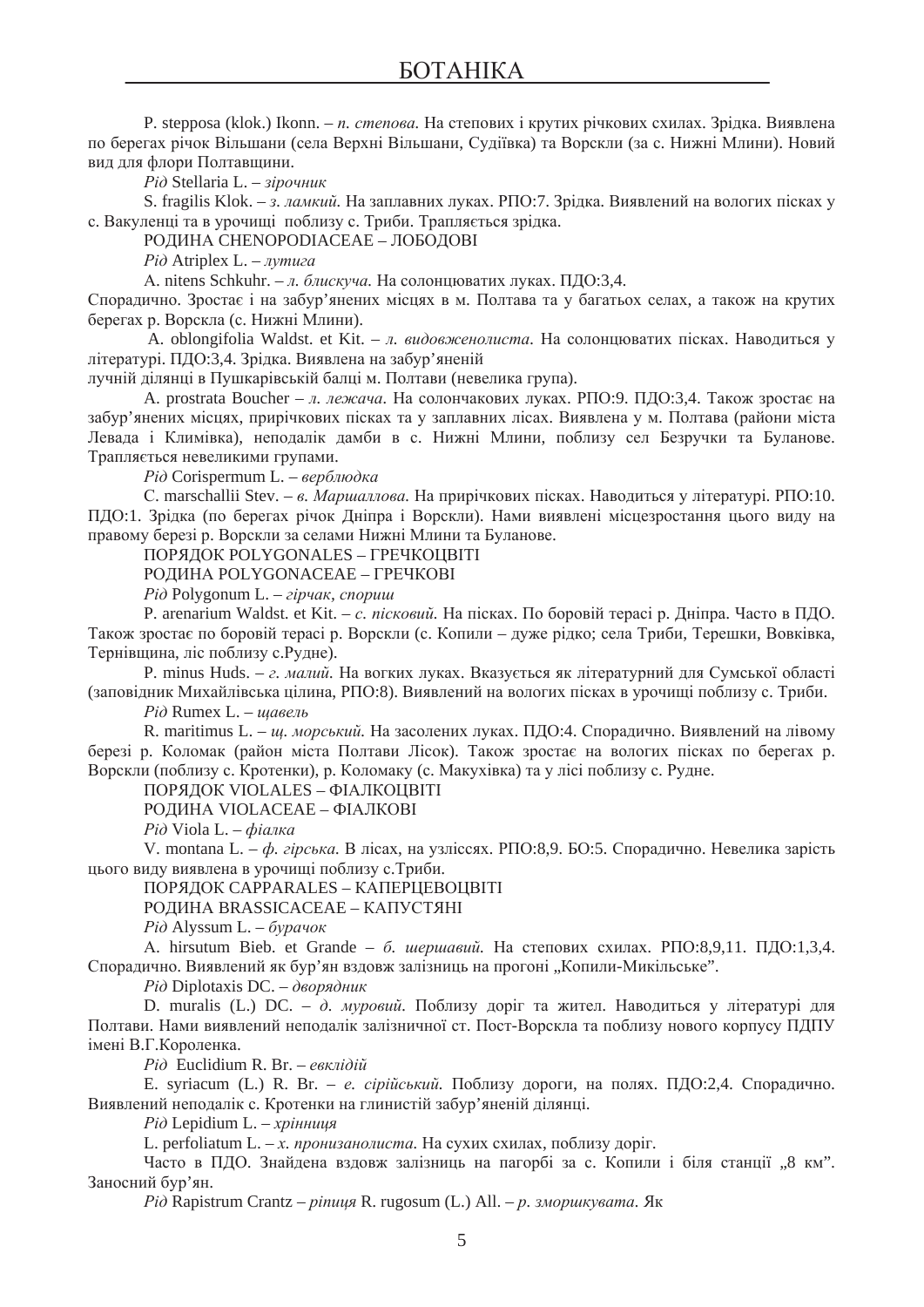бур'ян на полях. РПО:8. Зрідка. Виявлений поблизу садів у с. Щербані.

 $P$ *i*∂ Sisymbrium L. – *cγxopeбpuκ* 

S. polymorphum (Murr.) Roth – *c. мінливий*. На степових ділянках. РПО:8 (Сумська обл.). ПДО:4. Зрідка. Знайдений на степових схилах за селами Вороніно і Абазівка та у Рожаївському ботанічному заказнику.

S. wolgense Bieb. ex Fourn. – *с. волзький*. На полях, біля доріг. РПО:10. ПДО:4. Зрідка. Наводиться у літературі. Досить поширений вздовж залізниць (ст. Пост-Ворскла, Герівка, Лісок, Крутий берег та за Микільським переїздом).

ПОРЯДОК SALICALES – ВЕРБОЦВІТІ

РОДИНА SALICACEAE – ВЕРБОВІ

*Piò* Salix L. – *sepõa* 

S. viminalis L. – *в. прутовидна*. На вологих місцях, по берегах водойм. РПО:7. БО:5. ПДО:3. Спорадично. Зростає на заболоченому узліссі листяного лісу за с. Розсошенці.

ПОРЯДОК SAXIFRAGALES – ЛОМИКАМЕНЕВОЦВІТІ

РОДИНА SAXIFRAGACEAE – ЛОМИКАМЕНЕВІ

*Piò* Chrysosplenium L. – жовтяниця

\*С. alternifolium L. – ж. *черговолиста*. У вологих лісах, біля джерела. РПО:7,8. БО:5. Зрідка. Зростає там, де і попередній вид, поблизу струмка.

ПОРЯДОК ROSALES – РОЗОЦВІТІ

РОДИНА ROSACEAE – РОЗОВІ

*Piò* Potentilla – *nepcmay* 

P. heptaphylla L. – *n. семилисточковий*. На піщаних пагорбах, схилах. РПО:7,11. Зрідка. Наводиться в літературі. Виявлений в урочищі поблизу

с. Триби.

P. thyrsiflora Huels. ex Zimm. – *n. пірамідоквітковий*. На узліссях соснових лісів. РПО:7 та БО:5 (Чернігівська обл.). Зростає на забур'янених пісках вздовж залізниць (Локомотивне депо, ст. Пост-Ворскла, Копили).

 $P$ *i* $\partial$  Spiraea L. – *таволга*, *спірея* 

S. crenata L. – *m. зарубчаста*. На піщаних узліссях. Знайдений по краях урочища поблизу с. Триби (46 кв. Чалівського лісництва). Зрілка.

ПОРЯДОК FABALES – БОБОВОЦВІТІ

РОДИНА FABACEAE – БОБОВІ

*Piò* Anthyllis L. – заяча конюшина

A. macrocephala Wend. – *з. к. багатолиста*. На лучних степах. РПО:7,8,9,11. ПДО:4. Спорадично. Виявлена на піщаних луках за с. Вакуленці (неподалік бази ФК «Ворскла»).

 $P$ *i*д Lathyrus L. – *чина* 

\*\*L. venetus (Mill.) Wohlf – *ч. ряба*. У широколистяних лісах. Зрідка (Розсошенське лісництво, за с. Тютюнники). Новий вид для флори Полтавщини. Рослина потребує охорони.

 $P$ *i* $∂$  Melilotus Mill. –  $δ$ γρκγ $#$ 

M. wolgicus Poir. – б. волзький. На пісках вздовж залізниць. Зрідка, поблизу м. Полтави (с. Герівка, біля дороги "Климівка-Лісок"). Рослина заносна. Новий вид для флори Полтавщини.

 $P$ *i* $∂$  Trifolium L. – *κο*ΗΘΨΗΒΑ

Т. aureum Poll. – *к. золотиста*. На галявинах, узліссях, луках. РПО:9 (Сумська обл., заповідник Михайлівська цілина). Зрідка. Поодинокі особини

знайдені по краях урочища Триби.

Т. dubium Sibth. – к. сумнівна. На луках. РПО:11. ПДО:2. Зрідка. Наводиться у літературі. Невеликі групи цього виду зростають на вологих вирубках в Чалівському лісництві (села Вовківка, Триби).

 $P$ *i* $∂$  Vicia L. – *20p0ш0K* 

V. angustifolia Reichard – *г. вузьколистий*. На луках, полях. РПО:7,8.

ПДО:2. Спорадично. Виявлено декілька чисельних локусів (райони міста Полтави: Левада, Тютюнники, Гора, Поле Полтавської битви).

V. grandiflora Scop. – *г. великоквітковій*. На лісових галявинах і луках. ПДО:3,4. Спорадично. Часто зростає разом з попереднім (райони міста Полтава: Левада, Тютюнники, Гора).

ПОРЯДОК MYRTALES – МИРТОЦВІТІ

РОДИНА ONAGRACEAE – OHAГРОВI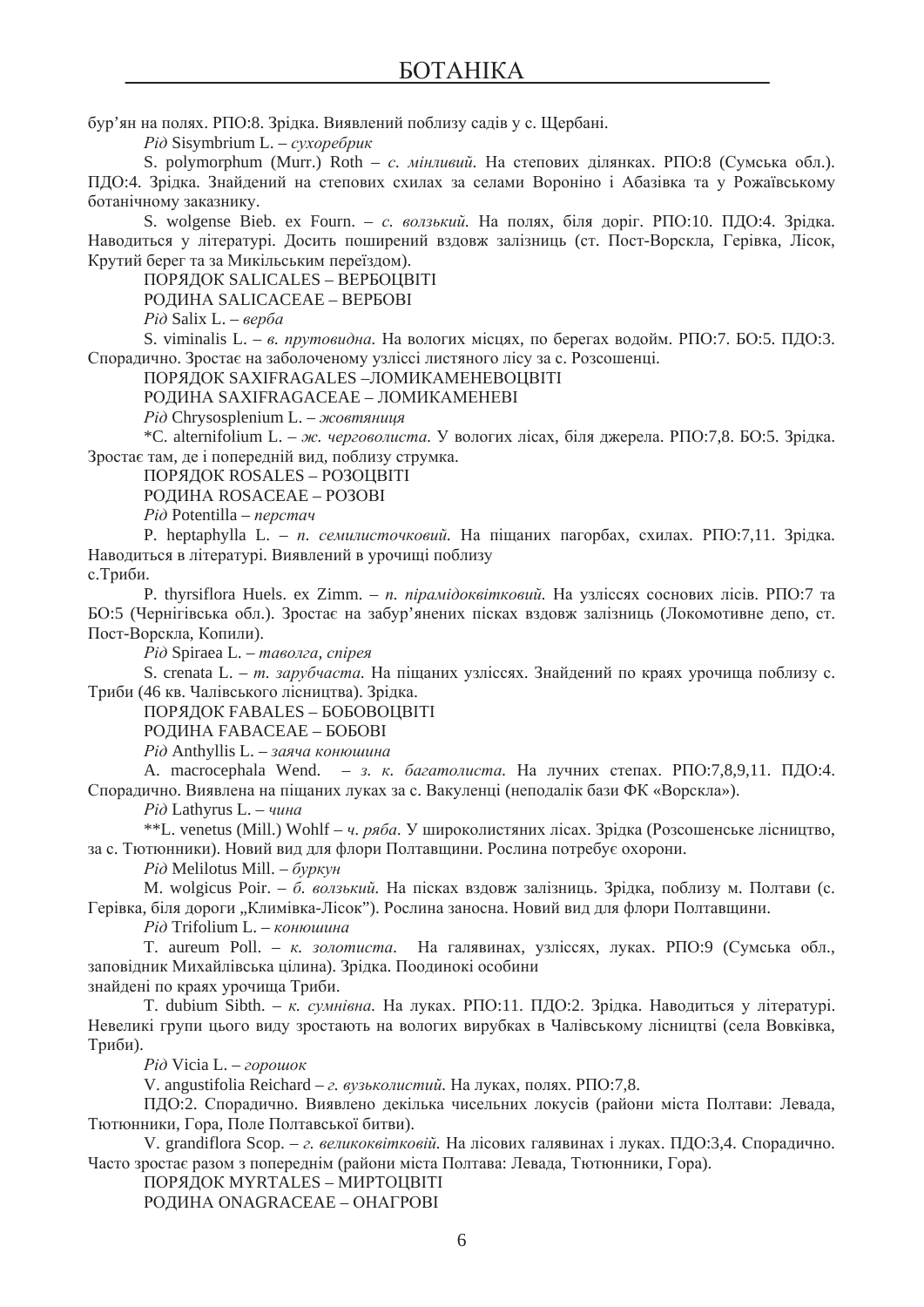*Piò* Circaea L. – *цирцея* 

С. lutetiana L. – *ц. звичайна*. У листяних лісах. ПДО:3. РПО:8 (Сумська обл.). Зрідка. Виявлена у вільшняку поблизу с. Зінці.

ПОРЯЛОК GERANIALES – ГЕРАНІЄЦВІТІ

РОДИНА ZYGOPHYLLACEAE – ПАРОЛИСТОВІ

 $P$ *i*∂ Tribulus L. - *πκίριιί* 

T. terrestris L. – я. сланкі. На пісках. Часто в ПДО. Виявлений вздовж залізниць (ст. Копили, Зінці, Клюшники). Рослина заносна.

РОДИНА GERANIACEAE – ГЕРАНІЄВІ

 $P$ *i*д Geranium L. – *герань* 

G. molle L. – *г. м'яка*. Поблизу доріг. Наводиться у літературі для околиць Полтави. Виявлена у місті по вул. Яківчанській.

РОДИНА BALSAMINACEAE – БАЛЬЗАМІНОВІ

*Piò* Impatiens L. – *pospue-mpaea* 

I. glandulifera Royle – *p.-m. залозиста*. По берегах струмків і джерел, у вільшняках і на болотах. Як здичавіле. В околицях м. Полтави досить часто по берегах малих річок міста (Тарапунька, Рогізна, Вільшана) та в Пушкарівський балці.

ПОРЯЛОК ARALIALES – АРАЛІЄЦВІТІ

РОДИНА АРІАСЕАЕ – ЗОНТИЧНІ

*Piò* Astrodaucus Drude – морківниця

A. orientalis (L.) Drude – *м. східна*. На піскувато-кам'янистих ділянках вздовж залізниць. Зрідка. Виявлена на прогоні "Копили-Микільське". Рослина занесена з Криму. Для флори Полтавщини наводиться вперше.

ПОРЯЛОК RHAMNALES – ЖОСТЕРОЦВІТІ

РОДИНА VITACEAE – ВИНОГРАДОВІ

*Ɋɿɞ* Parthenocissus Planch – *ɞɢɤɢɣ ɜɢɧɨɝɪɚɞ* P. quinquefolia (L.)

Planch – д. в. п'ятилисточковий. У заплавних лісах.

Як здичавіле. ПДО:4. Спорадично. Часто дичавіє і в Полтавському районі, трапляючись у лісах Розсошенського і Чалівського лісництв.

ПОРЯДОК GENTIANALES – ТИРЛИЧЕЦВІТІ

РОДИНА GENTIANACEAE – ТИРЛИЧЕВІ

 $P$ *i* $∂$  Gentiana L. – *mupπuy* 

\*G. pneumonanthe L. – *т. звичайний*. На вологих луках. РПО:8 (Сумська обл.). ПДО:3. Зрідка. Невеликі групи цієї рослини зростають на заболочених вирубках лісів Чалівського лісництва в с. Триби та за с. Вовківка.

РОДИНА RUBIACEAE – MAPEHOBI

 $P$ *i*д Galium L. − *підмаренник* 

G. boreale L. – *n. північний*. На лісових галявинах. ПДО:3,4. Зрідка. Виявлений в лісах Чалівського лісництва (села Копили, Триби, Вовківка).

G. humifusum Bieb. – *п. сланкий*. На схилах вздовж залізниць. Як заносна рослина. Виявлений на прогоні "Копили-Микільське" та "Крутий Берег-Кривохатки". Трапляються чисельними групами.

G. octonarium (Klok.) Soo – *n. восьмилистковий*. На степових схилах. Спорадично в ПДО. Наводиться в літературі. Виявлений за селами Абазівка, Мачухи та Гора (невеликі групи).

ПОРЯДОК POLEMONALES – СИНЮХОЦВІТІ

РОДИНА BORAGINACEAE – ШОРСТКОЛИСТІ

 $P$ *i* $∂$  Anchusa L. – *<sup><i>e*</sup><sub>*o* $π$ *o* $ε$  $u$ <sub>K</sub></sub>

\*А. gmelinii Ledeb. – *в. Гмеліна*. На піщаних кучугурах. ПДО:1,3,4.

Споралично. Встановлено, шо цей вил зростає на пісках борових терас р. Ворскли (с. Терешки, за с. Вакуленці, поблизу дороги на с. Котельву) та Коломаку (села Затурине, Андрушки, Куликове).

 $P$ *i* $∂$  Lycopsis L. – *κρυεουείτη* 

L. arvensis L. – *к. польовий*. Як бур'ян на полях. Виявлений за с. Щербані, де зростає іноді pasom 3 Rapistrum rugosum.

 $P$ *i* $∂$  Symphytum L. – *H*cuεοκ*icm*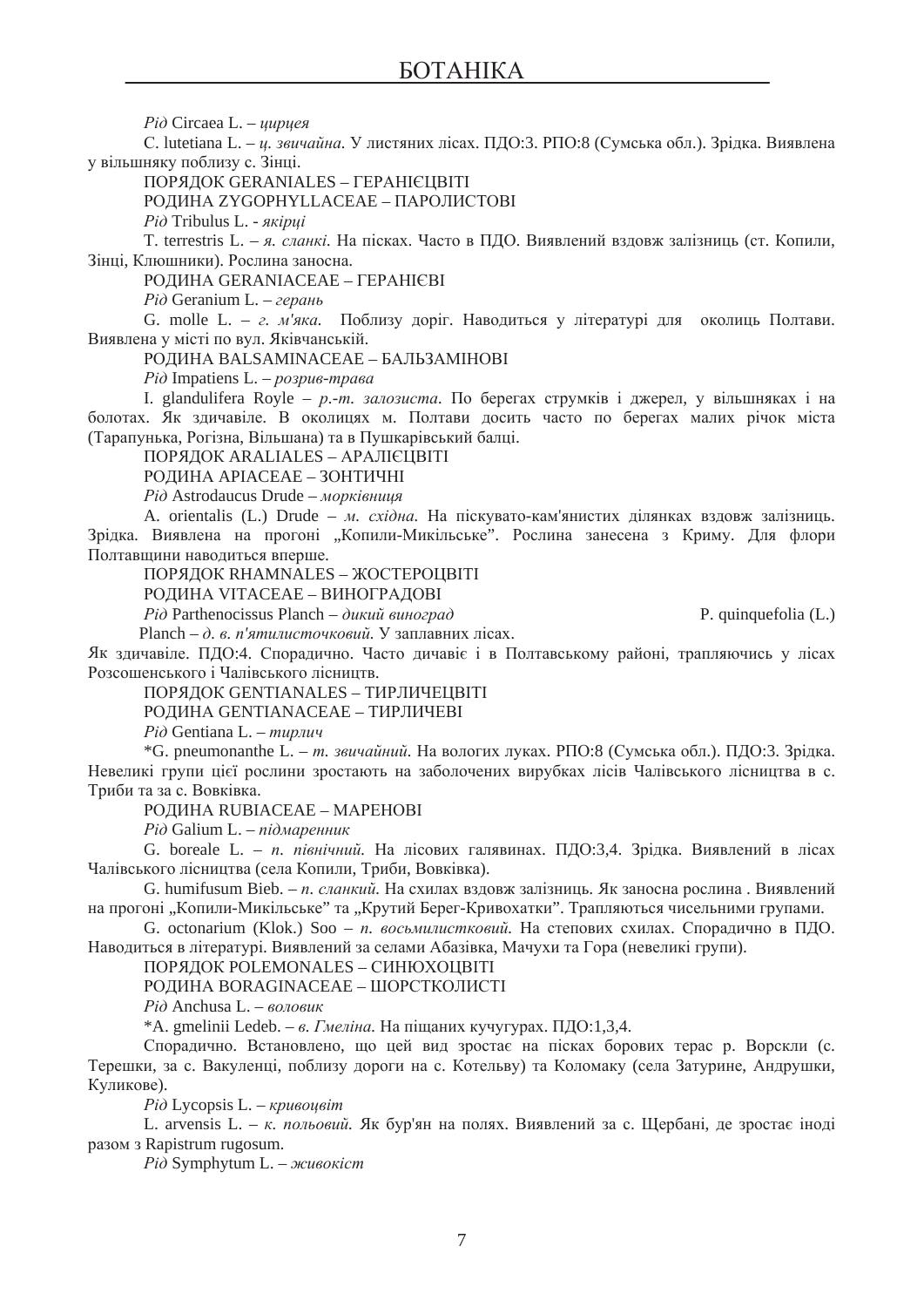S. tauricum Willd. – ж. кримський. У широколистяних лісах. Зрідка у лісах Розсошенського лісництва (с. Тютюнники, між селами Буланове та Сапожино). Потребує охорони на регіональному рівні.

# ПОРЯЛОК SCROPHULARIALES – РАННИКОЦВІТІ

РОДИНА SCROPHULARIACEAE – РАННИКОВІ

*Piò* Melampyrum L. – *nepecmpiy* 

M. vulgatum Pers. (М. pratense L. p. p.) – *n. звичайний*. На узліссях соснових лісів. Зрідка в Чалівському лісницві (села Триби, Вовківка), здебільшого нечисельними групами.

 $P$ *i* $∂$  Veronica L. – *<sup><i>e*gρο *Hika*</sup>

V. paczoskiana Klok. – *в. Пачоського*. На борових пісках, узліссях соснових лісів. Зрідка (села Вакуленці, Триби, Вовківка, Микільське).

V. prostrata L. – в. лежача. На луках, узліссях. РПО:7,9. Спорадично. Досить чисельні локалітети виявлені в Пушкарівській балці, за селами Кротенки, Мачухи, Абазівка, Горбанівка.

РОДИНА PLANTAGINACEAE – ПОДОРОЖНИКОВІ

 $P$ *i* $∂$  Plantago L. – *no∂οpο*жник

P. cornutii Gouan. – *n. Корнута*. На солончакових луках. ПЛО:2,3,4. Споралично. В околицях Полтави поодиноко зростає на вологих піщаних місцях з незначним засоленням на лівому березі р. Коломак між районами міста Полтави Ліском і Герівкою.

P. dubia L. – *n. сумнівний*. На піщаних ділянках. Невелика група особин виявлена вздовж залізниці на прогоні "Копили-Микільське". Зрідка. Для флори Полтавщини вказується вперше.

ПОРЯДОК LAMIALES – ГУБОЦВІТІ

РОДИНА LAMIACEAE – ГУБОЦВІТІ

*Piò* Mentha L. – *M'ama* 

M. gentilis L. – *м. споріднена*. На сухих забур'янених ділянках. Невелика група особин знайдена поблизу городів за с. Розсошенці. Зрідка. Новий вид для флори Полтавщини.

#### ПОРЯЛОК ASTERALES – АЙСТРОЦВІТІ

РОДИНА ASTERACEAE – АЙСТРОВІ

 $P$ *i* $∂$  Artemisia L. – *nonuH* 

A. santonica L. – *n. сантонінський*. На засолених луках. РПО:11. ПДО:4. Спорадично. Виявлений в заплаві р. Полузір'я за с. Абазівка.

*Piò* Aster L. – *aŭcmpa* 

\*A. amelloides Bess. - *a. заміщуюча*. На степових схилах. РПО:8 (Сумська обл.). ПДО:2,4. Зрідка. Нечисельна група особин знайдена на степових ділянках за с. Абазівка.

 $P$ *i* $∂$  Barkhausia Moench – *δαρκεαγ3ίε* 

В. rhoeadifolia Bieb. – *б. маколиста*. Як бур'ян на сухих луках, схилах, узліссях. Зрідка (села Розсошенці, Пожежна Балка). Всюди дуже нечисельно. Новина для Полтавщини.

 $P$ *i* $∂$  Carduus L. –  $∂ν∂aκ$ 

С. thoermerii Weinm. – *б. Термера*. На пустирях. РПО:10. Дуже рідко. Наводиться у літературі. Нами встановлено, що кілька особин цього виду зростає на степових ділянках за с. Мачухи (поблизу дороги на с. Калашники).

 $P$ *i* $∂$  Centaurea L. – *βΩλΟΥΝΚΑ* 

<sup>\*</sup>С. orientalis L. – *в. східна*. На степових схилах. РПО:9,11. ПДО:4. Зрідка. Невеликий за чисельністю локус знайдений на узліссі соснових насаджень між с. Абазівка та Рожаївка.

\*С. sumensis Kalen. – *в. сумська*. На степових схилах, по борових пісках. РПО:9,11. ПДО:1 (Київська обл.). Зрідка. Доволі часто трапляється у лісах Чалівського лісництва (села Копили, Терешки, Вовківка, Триби).

С. substituta Czern. – *в. заміщуюча*. На лісових галявинах та узліссях. ПДО:3,4. Зрідка. В околицях Полтави трапляється в значній кількості. Виявлені знахілки в районах міста: Вороніно, Тютюнники, Гора, Триби, Мачухи, села Рудне, Терешки, Буланове. Майже скрізь, але поодиноко, або дуже нечисельними групами.

*Piò* Cirsium Mill. – *ocom* 

\*С. esculentum С. А. Меу - *о. їстівний*. На солончакових луках. РПО:8,11. ПДО:4. Зрідка. Виявлені знахідки в долинах р. Ворскли (села Левада, Буланове, Патлаївка), р. Коломак (район міста Полтави Лісок), р. Полузір'я (с. Абазівка).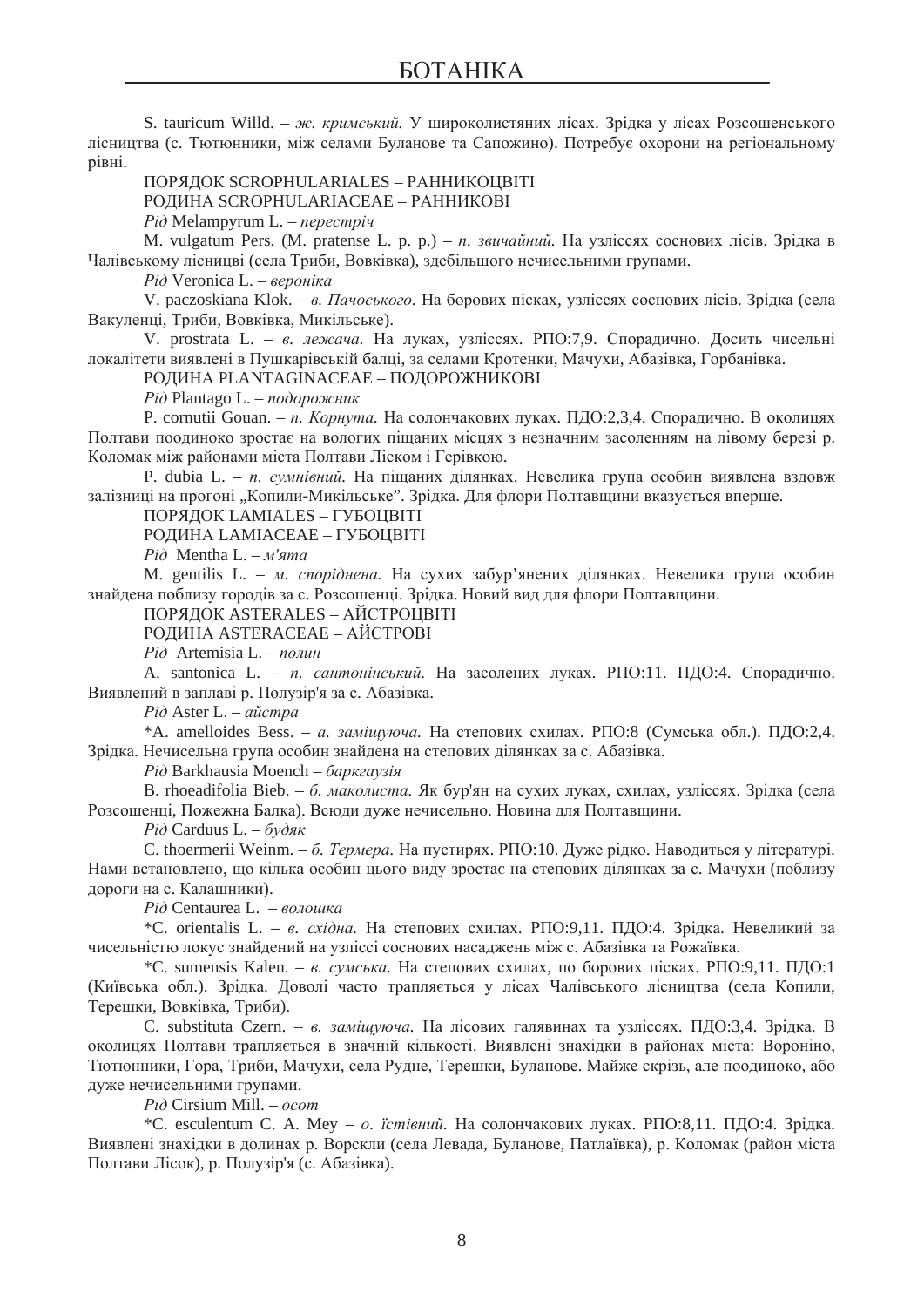C. incanum (S. G. Gmel.) Fisch. – *o. сивий*. На затінених вологих, іноді забур'янених місцях. Зрідка в м. Полтава (район міста Огнівка, вул. Монастирська), а також за с. Розсошенці та Нижні Млини.

*Piò* Gnaphalium L. – *cyxoueim* 

G. luteo-album L. – *с. жовтувато-білий*. По берегам річок, на пісках. ПДО:1,4. Зрідка. Знайдена по берегах р. Ворскли поблизу с. Кротенки.

 $P$ *i*д Grindelia Willd. – гринделія

G. squarrosa (Pursh.) Dun. - *г. розчепірена*. На забур'янених місцях. Наводиться лише одне місце знаходження – поблизу залізничного вокзалу м. Полтави. Але, крім цього, вдалося виявити ще 3 локалітети: вздовж дороги "Полтава-Кротенки" (в самому с. Кротенках і в с. Патлаївка), неподалік кінцевої зупинки "Левала" в Полтаві та залізничної ст. "3 км" за с. Копили.

 $P$ *i* $∂$  Hieracium L. – *Hevvŭeimep* 

H. glomeratum (Naeg. et Peter) Juxip – *н. скупчений*. На сухих луках.

РПО:8 (Сумська обл.), 11 (Харківська обл.). Знайдений на узліссях листяних лісів за с. Тютюнники. Малочисельна група. Новий для флори Полтавщини.

H. heothinum (Naeg. et Peter) Juxip – *н. східний*. На пісках. РПО:8 (Сумська обл.). Зрідка. Знайдений на піскуватих луках за с. Марківка (неподалік ст. Микільське) та за Микільським переїзлом. Новий лля флори Полтавшини.

Н. pratense Tausch – *н. лучний*. На луках. ПДО:2. Наводиться у літературі. Поодинокі особини відмічені на узліссях соснових лісів за с. Копили і Микільське та на схилах поблизу с. Кротенки. Зрідка.

Н. thaumasium (Peter) Juxip – *н. дивний*. На узліссях соснових лісів. Поодинокі особини знайдені за с. Копили поблизу дороги на с. Макухівку (Чалівське л-во, кв.27). Зрідка. Новий вид для флори Полтавшини.

 $P$ *i* $\partial$  Inula L. – *оман* 

I. ensifolia L. – *o. мечолистий*. На відкритих сухих ділянках. РПО:9. ПДО:1,4. Зрідка. Одну особину знайдено у 2004 р. на степових схилах між селами Абазівка і Рожаївка, але в наступні роки підтвердити цю знахідку не вдалося.

 $P$ *i*д Jurinea Cass. – *юринея* 

\*J. pseudocyanoides Klok. - *ю. несправжньоволошковидна*. На борових пісках. РПО:8. ПДО:1,2,3. Зрідка. Чисельні локуси цього виду знайдені у лісах Чалівського (села Вовківка, Триби, Микільське) та Руднянського (села Вакуленці, Кованьків, ліс Рудне) лісництв.

*Piò* Lactuca L. – *namyκ* 

L. saligna L. − *л. солончаковий*. На солончакових луках. РПО:11. ПДО:3.

Спорадично. Зростає на лівому березі р. Коломак (район міста Полтави Лісок) та по р. Полузір'я (с. Абазівка). Крім того, цей вид може зростати і на забур'янених ділянках (села Вовківка, Мачухи), в посівах (район міста Полтави Гора), на узліссях і схилах (села Вороніно, Мачухи), як домішка до L. serriola.

L. tatarica C. A. Mey – *л. татарський*. На солонцях. ПДО:3,4. Зрідка в Полтавському районі зростає як бур'ян в околицях Полтави в невеликій кількості (майже всюди, але поодиноко чи нечисельнно), а також на солонцюватих луках за селами Абазівка та Буланове.

 $Pi$ *λ* Leontodon L. – *πιοδονικμ* 

L. pratensis (Less.) Reichenb. – *л. лучні*. На лісових галявинах. Невелика група особин виявлена у 2004 р. в Розсошенському лісництві поблизу с. Пожежна Балка. Зрідка. Новий вид для флори Полтавщини.

 $P$ *i* $\partial$  Senecio L. – *жовтозілля* 

S. paucifolius S. G. Gmel. – ж. небагатолисте. На солонцюватих луках. РПО:9. ПДО:3,4. Зрідка. Поодинокі особини цього виду були виявлені на степових схилах в Рожаївському ботанічному заказнику та поблизу с. Мачухи.

*Piò* Serratula L. – *cepniŭ* 

S. heterophylla (L.) Desf. – *c. різнолистий*. На сухих луках, схилах, узліссях. ПДО:4. РПО:8 (Сумська обл.). Спорадично. Виявлені чисельні групи поблизу м. Полтави (район міста Полтави Вороніно).

КЛАС LILIOPSIDA – ОЛНОЛОЛЬНІ ПОРЯДОК NAJADALES – НАЯДОЦВІТІ РОДИНА NAJADACEAE – НАЯДОВІ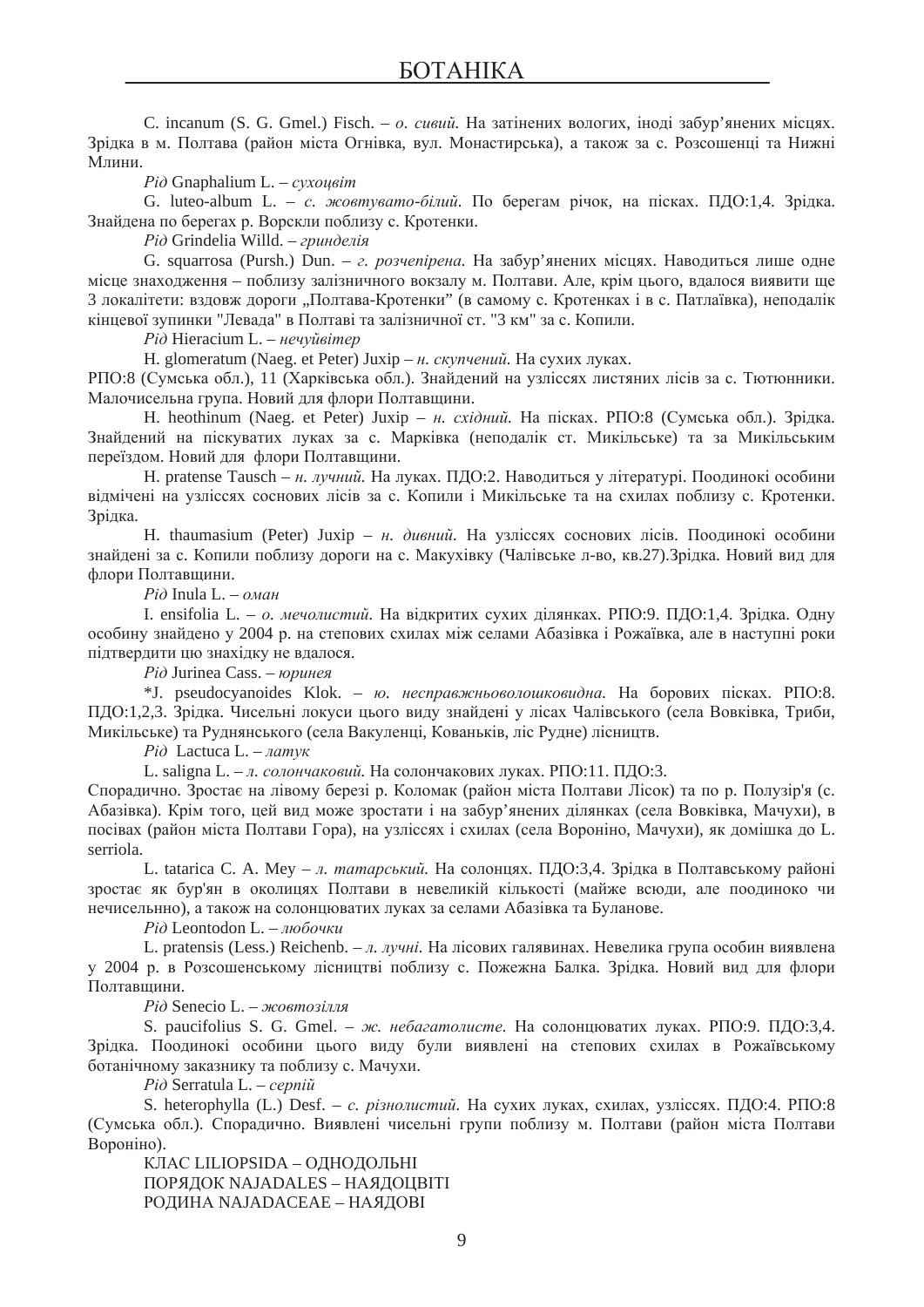$P$ *i*д Najas L. − наяда, різуха

N. marina L. – *н. морська*. У солонцюватих водоймах з мулисто-піщаними відкладами. ПДО:4. Зрідка (гирло р. Ворскла). Виявлена по р. Ворсклі нижче м. Полтави (за с. Нижні Млини).

ПОРЯЛОК IRIDALES – ПІВНИКОШВІТІ

РОДИНА IRIDACEAE – ПІВНИКОВІ

 $P$ *i*д Iris L. − *півники* 

\*I. pumila L. – *n. карликові*. На степових схилах. РПО:8,9,11. ПДО:1, 3,

4. Зрідка. Виявлені між селами Абазівка та Рожаївка (поблизу соснових насаджень).

ПОРЯДОК CYPERALES – ОСОКОЦВІТІ

РОДИНА СҮРЕRACEAE – ОСОКОВІ

 $P$ *i* $\partial$  Carex L. –  $\rho$ *coka* 

С. caryophyllea Latourr. - *о. весняна*. На степових схилах, суходільних луках, узліссях. РПО:9,11. Спорадично. Виявлені місцезнаходження: район міста Полтави Лісок, с. Кротенки, Рожаївський ботанічний заказник.

C. digitata L. - *о. пальчаста*. У листяних і змішаних лісах. РПО:7, 9. БО:5. Спорадично. Поодинокі особини трапляються у лісах Розсошенського (села Вел. Тростянець, Пожежна Балка, Буланове) та Чалівського (сеа Копили, Зінці) лісництва.

C. elongata L. – *o. видовжена*. У вільшняках, на осокових болотах. ПЛО:4. Зрілка (пониззя річок Псла і Ворскли). Виявлена в пониззі р. Коломак поблизу с. Копили. Трапляється зрідка.

С. leporina L. – *o. заяча*. У лісах, на луках. РПО:8, 9. ПДО:4. Спорадично. Поодинокі особини зростають у с. Вакуленці та в лісах Чалівського лісництва (кв. 39, 45, 48).

ПОРЯДОК POALES – ТОНКОНОГОЦВІТІ

РОДИНА РОАСЕАЕ – ЗЛАКОВІ

 $P$ *iд* Agropyron Gaertn. – житняк

A. lavrenkoanum Prokud. – ж. Лавренка. На прирічкових пісках по берегах р. Ворскла. РПО:10. Зрідка. Наводиться в літературі. Виявлений поблизу с. Терешки, ближче до залізниці.

 $Pi\dot{o}$  Cenchrus L. − *ценхрус* 

C. pauciflorum Benth. – *ц. малоквітковий*. На забур'янених місцях. У 2003 р. було знайдено малочисельну популяцію цього заносного виду в м. Полтава (неподалік нового корпусу ПДПУ), хоча в наступному році це місцезнаходження не підтверджено і цей вид, мабуть, зник. Новий вид для флори Полтавщини.

 $P$ *i* $∂$  Crypsis Ait. – *cκpumниця* 

С. aculeata (L.) Ait. – *c. колюча*. На солонцюватих луках. Часто в ПДО. Також зростає на лівому березі р. Коломак (район міста Полтави Лісок). Крім цього, виявлена на прирічкових пісках Ворскли за с. Нижні Млини та Буланове, а також у канаві з піщаним грунтом між с. Буланове та Сапожино. Скрізь трапляється зрідка.

 $P$ *i* $∂$  Leymus Hochst. – *κολοςΗ*θκ

L. sabulosus (Bieb.) Tzvel. – *к. чорноморський*. На пісках. Виявлений в гирлі р. Коломак та вздовж залізниці поблизу переїзду за Інститутом зв'язку. Рослина заносна. Новий вид для флори Полтавшини.

 $P$ *i* $∂$  Stipa L. – *κο*βιπα

\*\*S. graffiana Stev. (S. pulcherrima C. Koch) – *к. Граффа*. На степових схилах. РПО:9 (Сумська обл.), 10 (ДРЛП), 11. БО:5. Зрідка. Невеликі зарості цього виду знайдено на степових ділянках між селами Абазівка і Рожаївка. Виявлений локус потребує охорони.

Про місцезростання таких рідкісних видів, як Lathyrus venetus та Symphytum tauricum ми повідомляли раніше [2, 3].

На жаль, під час досліджень флори Полтавського району нам не вдалося виявити ряд видів, вказаних у "Конспекті ...", зокрема у його картосхемах для цієї території. До таких видів належать Allium ursinum L., Listera ovata R. Br., Neottia nidus-avis (L.) Rich (Розсошенське лісництво), Delphinium cuneatum Stev. ex DC. (урочище поблизу с. Триби), Bellevalia sarmatica (Pall.) Woron. тощо. Тому ми проведемо подальші дослідження з метою підтвердження або спростування інформації щодо поширення згаданих видів в околицях м. Полтави.

Незважаючи на такі вражаючи дані (90 видів-доповнень до "Конспекту..."), мабуть, в подальшому в околицях Полтави можуть бути виявлені види, не наведені у цьому джерелі. Наприклад, у "Флорі..." С.О.Іллічевського наводено літературні дані щодо поширення на цій